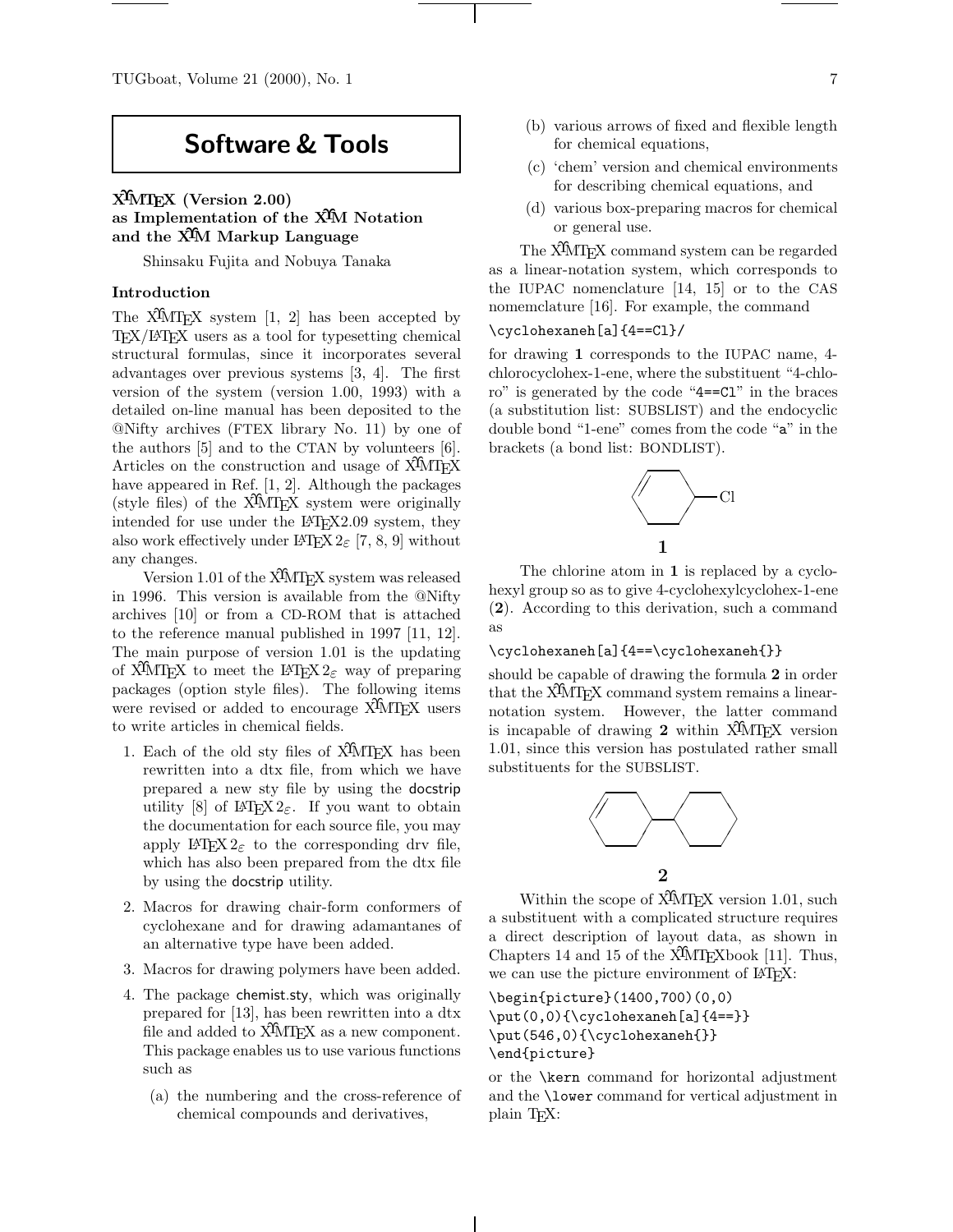Although these methods are useful for drawing complicated structures, such layout data should be hidden to realize a coherent system of drawing structural formulas. Moreover, the methods have another essential disadvantage: their codes give no, or at most partial, connectivity data between parts to be combined, though such parts appear to be combined as a picture. For example, the code

# \cyclohexaneh[a]{4==\kern-25pt% \lower37pt\hbox{\cyclohexaneh{3==Cl}}}

producing 4-(3-cyclohex-1-yl)cyclohex-1-ene (**3**) has no connectivity data at the 1-position to the 3 chlorine atom of the second cyclohexane ring:



**3**

For the purpose of overcoming the disadvantages, a new system to be developed should allow us to write such a code as  $\csc$ cyclohexaneh{1==(yl)} for representing the cyclohexyl substituent. Thus, we find the code for **2**:

\cyclohexaneh[a]{%

4==\cyclohexaneh{1==(yl)}}

where the code " $1 = (y1)$ " represents the substitution position. This specification of a substitution position is called a yl-function in the present paper. In order to represent the 3-cyclohex-1-yl substituent for 4-(3-cyclohex-1-yl)cyclohex-1-ene, the new system should enable us to use a code such as

\cyclohexaneh{1==(yl);3==Cl}

as found in the code for **3**:

\cyclohexaneh[a]{%

 $4 == \cyclohexaneh{1 == (y1)};3 == C1}$ 

According to this approach, the X<sup>I</sup>MT<sub>EX</sub> command system has been refined and extended to give a new linear-notation system, which is now called the *XΥM Notation* [17, 18]. The abstract nature of the X<sup>I</sup>M Notation means that X<sup>I</sup>MT<sub>E</sub>X is now regarded as a software application for TEX/LATEX printing, where the  $\hat{X}$ M Notation is parsed by virtue of TEX/LATEX. It follows that a further system can be developed on the basis of the X<sup>I</sup>M Notation if another parsing sytem is available. Moreover, the XΥM Notation can be used as an intermediate language, into which another language for representing structural formulas is translated so as to print out

| Table 1: Package Files of XIMIFX |                                                            |
|----------------------------------|------------------------------------------------------------|
| package name                     | included functions                                         |
| aliphat.sty                      | macros for drawing aliphatic                               |
|                                  | compounds                                                  |
| carom.sty                        | macros for drawing vertical                                |
|                                  | and horizontal types of carbo-                             |
|                                  | cyclic compounds                                           |
| lowcycle.sty                     | for drawing five-or-<br>macros                             |
|                                  | less-membered carbocyles.                                  |
| ccycle.sty                       | macros for drawing bicyclic                                |
|                                  | compounds, etc.                                            |
| hetarom.sty                      | macros for drawing vertical                                |
|                                  | types of heterocyclic com-                                 |
|                                  | pounds                                                     |
| hetaromh.sty                     | macros for drawing horizon-                                |
|                                  | tal types of heterocyclic com-                             |
|                                  | pounds                                                     |
| hcycle.sty                       | macros for drawing pyranose                                |
|                                  | and furanose derivatives                                   |
| chemstr.sty                      | basic commands for atom-                                   |
|                                  | and bond-typesetting                                       |
| locant.sty                       | commands for printing locant                               |
|                                  | numbers                                                    |
| polymers.sty                     | commands for drawing poly-                                 |
|                                  | mers                                                       |
| fusering.sty                     | commands for drawing units                                 |
|                                  | for ring fusion                                            |
| methylen.sty                     | commands for drawing zigzag                                |
|                                  | polymethylene chains                                       |
| xymtex.sty                       | a package for calling all pack-                            |
|                                  | age files                                                  |
| chemist.sty                      | commands for using 'chem'<br>version and chemical environ- |
|                                  | ments                                                      |
|                                  |                                                            |
|                                  |                                                            |

the formulas. This is the approach reported for the X<sup>I</sup>M Markup Language (X<sup>I</sup>MML) [19].

As clarified by the discussions described in the preceding paragraphs, the first goal of this article is to show a mechanism for the adjustment of substitution positions (or for concealing layout data), which has been developed in  $\hat{X}^{\hat{\imath}}$  (VITEX version 2.00 to support the X<sup>I</sup>M Notation and X<sup>I</sup>MML. The second goal is to exhibit its scope and limitations by using illustrative exmaples.

# **XΥMTEX Version 2.00**

**Overview** Version 2.00 of X<sup>I</sup>MT<sub>F</sub>X (1998 and 1999) supports the yl-function introduced by the X<sup>I</sup>M Notation [20], where a complicated substituent is treated as a modification of a substitution list (SUB-SLIST). As an extension of this methodology, a bond list (BONDLIST) can be modified to treat ring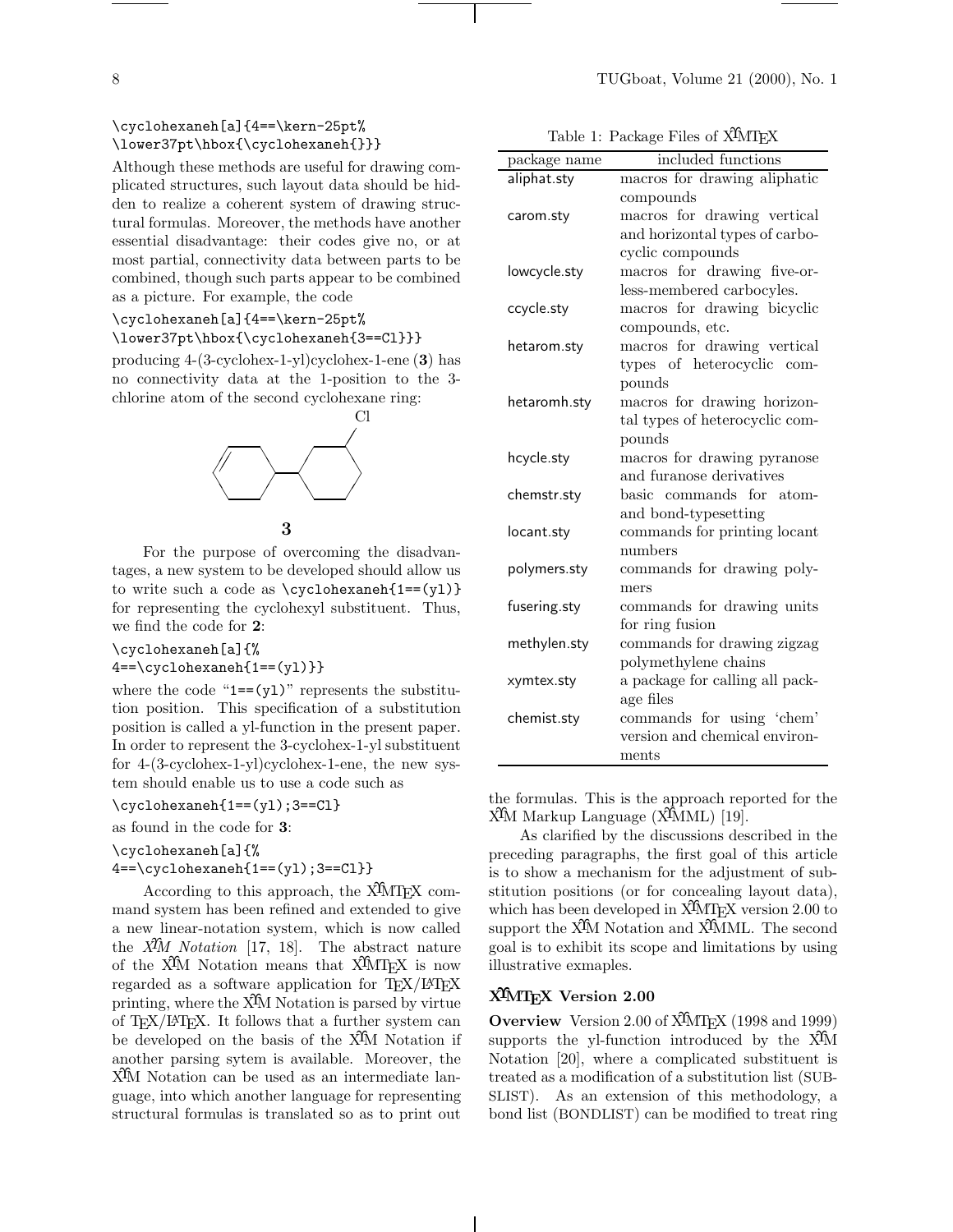

**Figure 1**: Examples of Locant Numbers and Bond Modifiers

fusion, since each ring fusion is considered to be a kind of substitution on a bond. In addition, an atom list (ATOMLIST) can also be used to treat spiro rings, since each spiro ring is a kind of atom replacement at an appropriate vertex.

The X<sup>I</sup>MT<sub>E</sub>X system (version 2.00) consists of the package files listed in Table 1. The package file chemstr.sty is the basic file that is automatically read within any other package file of  $\widehat{X}$ MT<sub>E</sub>X. It contains macros for internal use, e.g., common commands for bond-setting and atom-setting. The other package files contain macros for users. The use of xymtex.sty calling all package files may sometimes cause the "TEX capacity exceeded" error. In this case, you should call the necessary packages explicitly by using the \usepackage command.

**Commands and Functions Added** To expand the scope of the X<sup>I</sup>MT<sub>EX</sub> system, several new functions have been introduced as follows.

- 1. Several bond modifiers are added to draw alternative up- and down-bonds as well as to treat ring fusion, as shown in the right formula of Figure 1.
- 2. Commands for typesetting zigzag polymethylenes are developed (methylen.sty). For example, we obtain

\pentamethylenei{3==S}{1D==O;1W==HO}



3. Commands for drawing six-six fused carbocycles and heterocycles are added. Thus, the suffixes "vb" and "vt" are used along with "v", "vi", "h" and "hi":

\decaheterovb{1==S}{4==F} \decaheterovt{1==S}{4==F}



4. An optional argument (SKBONDLIST) for representing stereochemistry, e.g., ({aA}{fB}), is added to each command of general use for drawing boldfaced and dotted skeletal bonds.

\sixheterov({aA}{fB})% {4==O}{1Sa==CH\$\_{3}\$;1Sb==HO}



5. An optional argument (OMIT) is added to each command for drawing related skeletons by bond deletion. Compare the following structural formulas drawn by the codes with and without an OMIT argument ([k]).

# \decaheterov{9==O}{4D==O;8D==O}[k] \decaheterov{9==N}{4D==O;8D==O}



#### **Substitution Derivation**

This section deals with the yl-function for complex substitution, where this type of derivation is called *substitution derivation* because of the usage of a substitution list (SUBSLIST).

**Adjusting Mechanism** For a usual drawing mode, each X<sup>I</sup>MT<sub>EX</sub> command has its reference point of x and y-coordinates  $(0, 0)$ , since X<sup>T</sup>MT<sub>E</sub>X is based on the L<sup>A</sup>T<sub>E</sub>X picture environment. For example, the \cyclohexaneh{} command has the reference point shown by a circle in the following diagram:

![](_page_2_Figure_21.jpeg)

which is drawn by the code: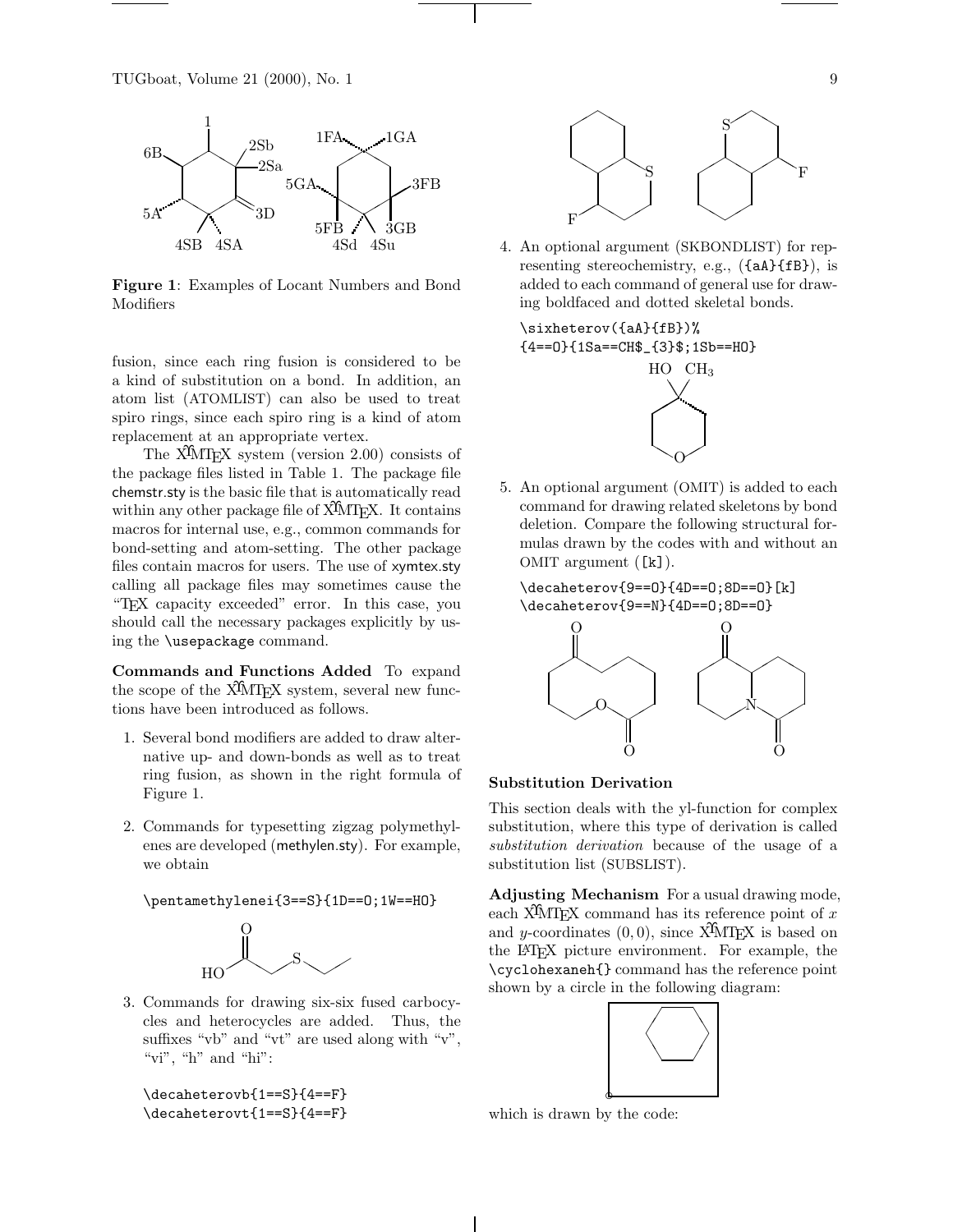\begin{picture}(700,600)(0,0) \put(0,0){\circle{40}} \put(0,0){\cyclohexaneh{}} \end{picture}

The frame is added to show the domain (700,600) of the picture environment, where the bottom-left vertex of the frame corresponds to the origin of  $(0,0)$ , as shown by a small circle [22]. The reference point can be shifted to a vertex of the cyclohexane ring by means of the code:

\begin{picture}(700,600)(240,400) \put(240,400){\circle{40}} \put(0,0){\cyclohexaneh{}} \end{picture}

where the second argument  $(240, 400)$  specifies xand y-shift values. Thereby, we obtain the following diagram:

![](_page_3_Figure_5.jpeg)

Then the resulting structure with the reference point shifted is placed in the SUBSLIST of the outer skeleton.

The \cyclohexaneh command is defined on the basis of the \sixheteroh command, which involves the mechanism of shifting the reference point. The fundamentals of the mechanism are in turn implemented in its inner command \@sixheteroh. The definition of this command is cited from hetaromh.sty as follows:

```
\def\@sixheteroh(#1)[#2]#3#4[#5]{%
\iniatom\iniflag%initialize
\test@vrtx@sixh{#3}%
\@reset@ylsw%
\ylpositionh{#4}{0}{0}{7}{0}%
\if@ylsw
 \yl@shiftii=\@ylii
 \yl@shifti=\@yli
 \advance\yl@shiftii\yl@xdiff
 \advance\yl@shifti\yl@ydiff
\begin{picture}(0,0)%
(-\yl@shiftii,-\yl@shifti)
\reset@yl@xydiff%
\else
\begin{picture}(880,800)(-240,-400)%
%(abbreviated)
\fi
%(abbreviated)
\end{picture}
}
```
The inner testing command \ylpositionh tests the SUBSLIST (the argument #4) to return a switch \@ylswtrue and shift values for adjustment, if a code (yl) is found in the list. Then, the reference point of the inner picture environment is shifted to the point (-\yl@shiftii,-\yl@shifti).

**Nested Substitution** The yl-function is quite versatile, as indicated by the code

\decaheterov[]{4a==N}{4D==O;7B==HO;% {{10}A}==H;5==\bzdrv{3==OMe;4==OMe;%  $6 == Br$ ; 1==(y1) } }

which produces the following structure:

![](_page_3_Figure_13.jpeg)

where the substituted phenyl group is regarded as a substituent. In order that the phenyl substituent has a cyclohexenyl substituent in place of the methyl substituent, the code

\decaheterov[]{4a==N}{4D==O;7B==HO;% {{10}A}==H;5==\bzdrv{4==OMe;%  $3 == \cyclohexaneh[a]{1 == (y1)}$ ;%  $6 == Br; 1 == (v1)$ }

is written to generate a formula with a nested substituent as follows:

![](_page_3_Figure_17.jpeg)

Linking Moieties The commands \ryl and \lyl, which are contained in the chemstr package (file name: chemstr.sty), are used to typeset linking moieties. For example, the command  $\ryl$  take a linking unit (N–NH) as the first argument and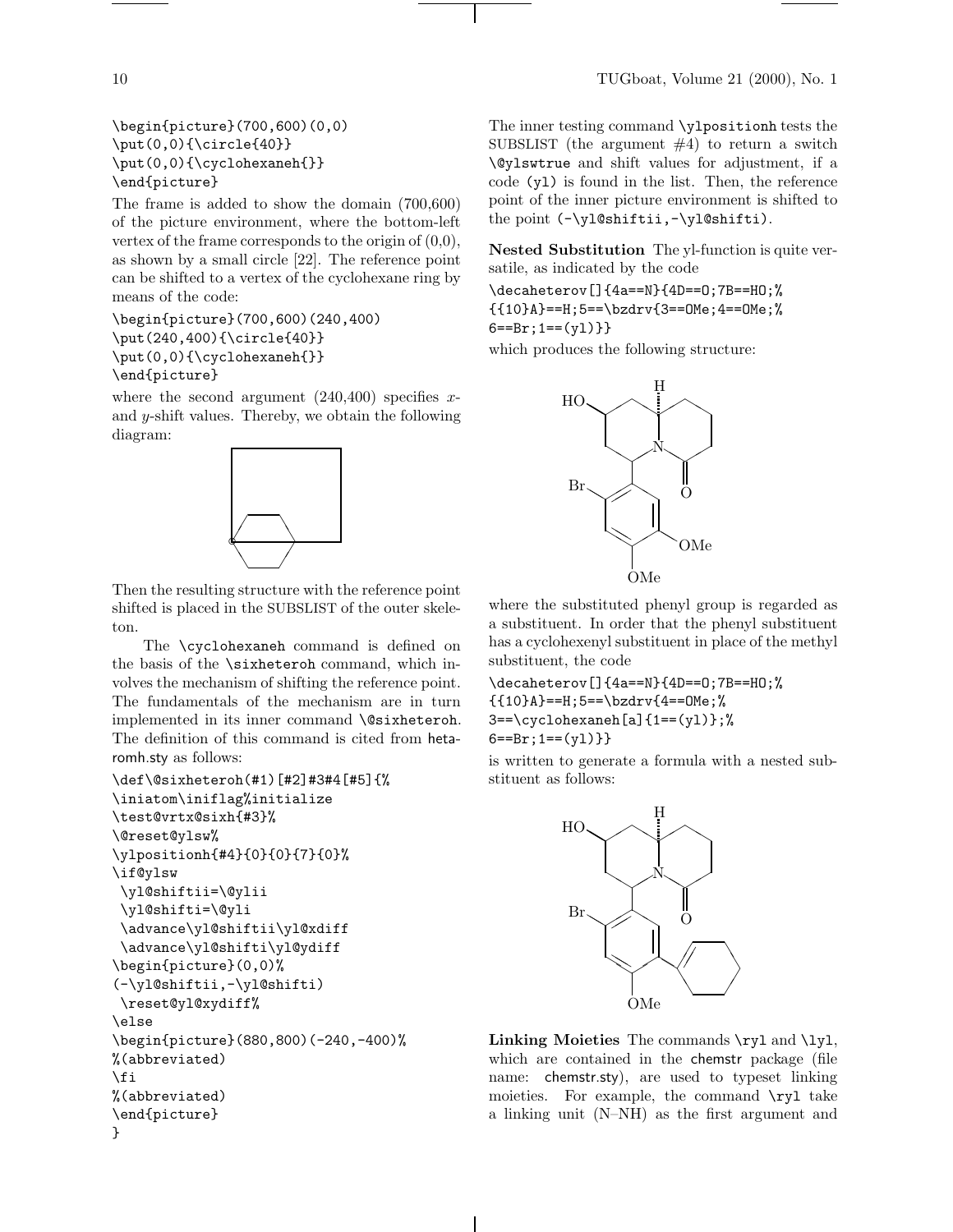TUGboat, Volume 21 (2000), No. 1  $11$ 

a substituent with the yl-function as the second argument, as found in the following code:

\fiveheterov[d]{1==N;5==N}{4==H\$\_{2}\$N;%  $1 == \text{bzdrv}$ { $1 == (y1)$ };2D==0;%  $3D==\ryl(5==N-NH){4==\bzdrh{1==(y1)};$ 2==\lmoiety{MeO};5==SO\$\_{2}\$NH\$\_{2}\$}}}

This code typesets the following formula:

![](_page_4_Figure_4.jpeg)

![](_page_4_Figure_5.jpeg)

which is the skeleton present in histrionicotoxin.

When a hetero-atom is present at the spiro position, an atom modifier 'h' is used in place of 's'. For example, the code

\sixheterov{1h==\sixheterov[{4+}]%  ${4 == N}{4 == (y1)}$ 

typesets the following formula:

![](_page_4_Picture_10.jpeg)

#### **Atom Derivation**

A new function for typesetting a spiro ring is introduced in each command for general use, in which a substituent generated by the yl-function is placed in its atom list (ATOMLIST). For example, the code

\sixheterov{1s==\sixheterov{}%  ${4 = (y1); 3D == 0}$  {5D==0}

contains a code for a spiro-cyclohexanone ring, i.e., \sixheterov{}{4==(yl);3D==O} produced by the yl-function. Note that the atom modifier '1s' in the code represents the absence of a hetero-atom at the spiro 1-position. Thus, we can draw a spiro[5.5]undecane represented by the following formula:

![](_page_4_Figure_15.jpeg)

The following code:

# \sixheterov{1==N;%  $6s==\cyclohexanev[a]{3==}(y1)}$  ${1=-\ryl(8=-CH$_{2}$) {4=-\bzdrh{1==(y1)}}}$

contains yl-functions in an atom list as well as in a substitution list. Using this, we can draw a 1 azaspiro[5.5]undecane,

It should be noted that the BONDLIST of the inner \sixheterov contains the code {4+}, which is used for drawing a plus charge at an inner position of the cyclohexane ring.

# **Bond Derivation**

**Fusing Units** Several fusing units (three- to sixmembered units) have been developed (fusering.sty). For example, the codes

\cyclohexanev[{B\threefuseh{}{}{b}}]{} \cyclohexanev[{B\fourfuse{}{}{D}}]{}

contain such three- and four-membered fusing units, \threefuseh and \fourfuse. They generate fused cyclic compounds as follows.

![](_page_4_Picture_24.jpeg)

In addition, five- and six-membered fusing units (\fivefusev and \sixfusev) contained in the code,

\cyclohexanev[{B\fivefusev{}{}{D}}]{} \cyclohexanev[{B\sixfusev{}{}{e}}]{}

are used to typeset the following bicyclo compounds:

![](_page_4_Picture_28.jpeg)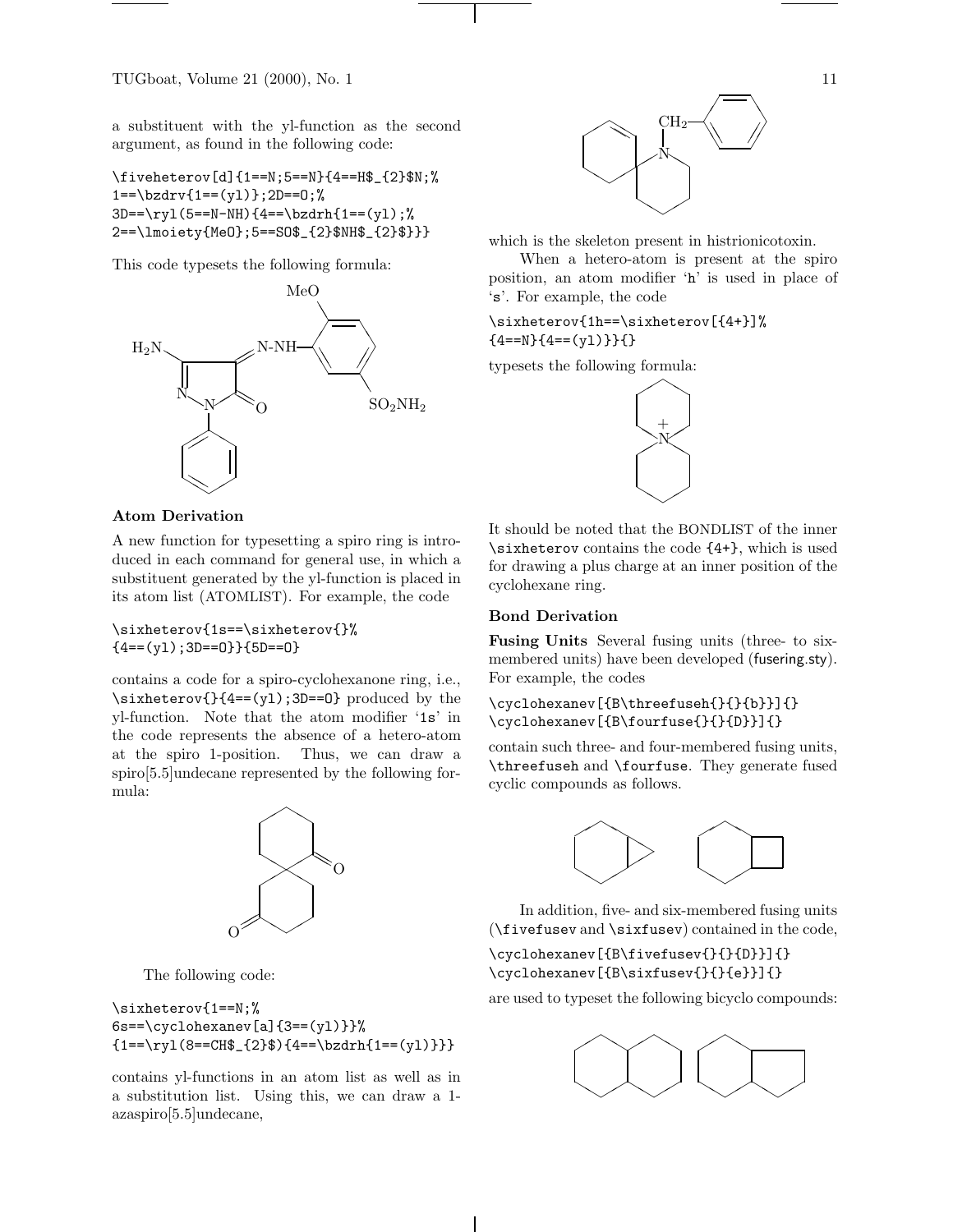**Ring Fusions** Ring fusion is treated by adding a fusing unit to the BONDLIST of each command. A unit to be fused is written in the BONDLIST of a command with a bond specifier (a lowercase or uppercase alphabet) in one way. For example, the code

#### \hanthracenev[{A\sixfusev{}{}{d}}]{}

generates a perhydroanthracene with a fused sixmembered ring at the bond 'a' of the perhydroanthracene nucleus:

![](_page_5_Figure_4.jpeg)

The letter 'A' of the code {A\sixfusev{}{}{d}} is a bond specifier that represents the older terminal of the bond 'a' of the perhydroanthracene nucleus [21]. On the other hand, the code \sixfusev{}{}{d} of {A\sixfusev{}{}{d}} in the BONDLIST represents the fused six-membered ring with the bond 'd' omitted. The letter 'd' indicates that the fusing point of the unit is the younger terminal of the omitted bond 'd'. If the the fusing point of the unit is the other (older) terminal, the corresponding uppercase letter 'D' should be used.

Accordingly, the same formula can be drawn by the code exchanging uppercase and lowercase letters, as found in the following code:

### \hanthracenev[{a\sixfusev{}{}{D}}]{}

We can use SUBSLISTs to specify substituents, BONDLISTs to specify endocyclic double bonds, and ATOMLISTs to specify heterocyclic atoms in such fused derivatives. For example, the code

# \hanthracenev[aco{A\sixfusev[a]{3==S}%  ${1==F; 2==C1}{d}$ ]  ${5==OH; 6==HO}$

gives a tetracycle having additional substituents:

![](_page_5_Figure_11.jpeg)

**Nested Ring Fusions** The \sixfusev command is capable of accomodating another \sixfusev command in a nested fashion. By this technique, the carbazole structure can take a further fused ring so as to produce the structural formula of 7*H*-pyrazino[2,3 *c*]carbazole. Thus, the code,

\nonaheterov[begj{b\sixfusev[% ac{a\sixfusev[bf]{6==N;3==N}{}{D}}]% {}{}{e}}]{1==N}{1==H}

gives the structural formula of the fused heterocycle:

![](_page_5_Figure_15.jpeg)

which is depicted by attaching a six-membered ring (\sixfusev[ac]{}{}{e}}) to the bond 'b' of an indole nucleus.

# **Combined Derivations**

Three types of derivations can be combined to draw complicated structural formulas. For example, the code

\sixheterov[be{B\fourfuse[b]{}{}{D}}]{%  $1s==\ifmmode{\textrm{i}}\else{$ 1s== $\ifmmode{\textrm{i}}\else{$  htmlf =  $\fi\fi\$  1s== $\ifmmode{\textrm{i}}\else{$  htmlf =  $\fi\fi\$  1s== $\ifmmode{\textrm{i}}\else{$  htmlf =  $\fi\fi\$ 3SA==COOCH\$\_{2}\$Ph;% 4==PhCH\$\_{2}\$OCO;5D==O}}{4D==O}

involves a bond derivation (a 4–6 fused ring) and an atom derivation (a 5–6 spiro ring) to give the following formula:

![](_page_5_Figure_22.jpeg)

#### **Synonyms**

The X<sup>I</sup>M notation system is so flexible in selecting mother skeletons that there can be several ways to draw structural formulas of the same meaning. For exmaple, a 1,3-dioxolane derivative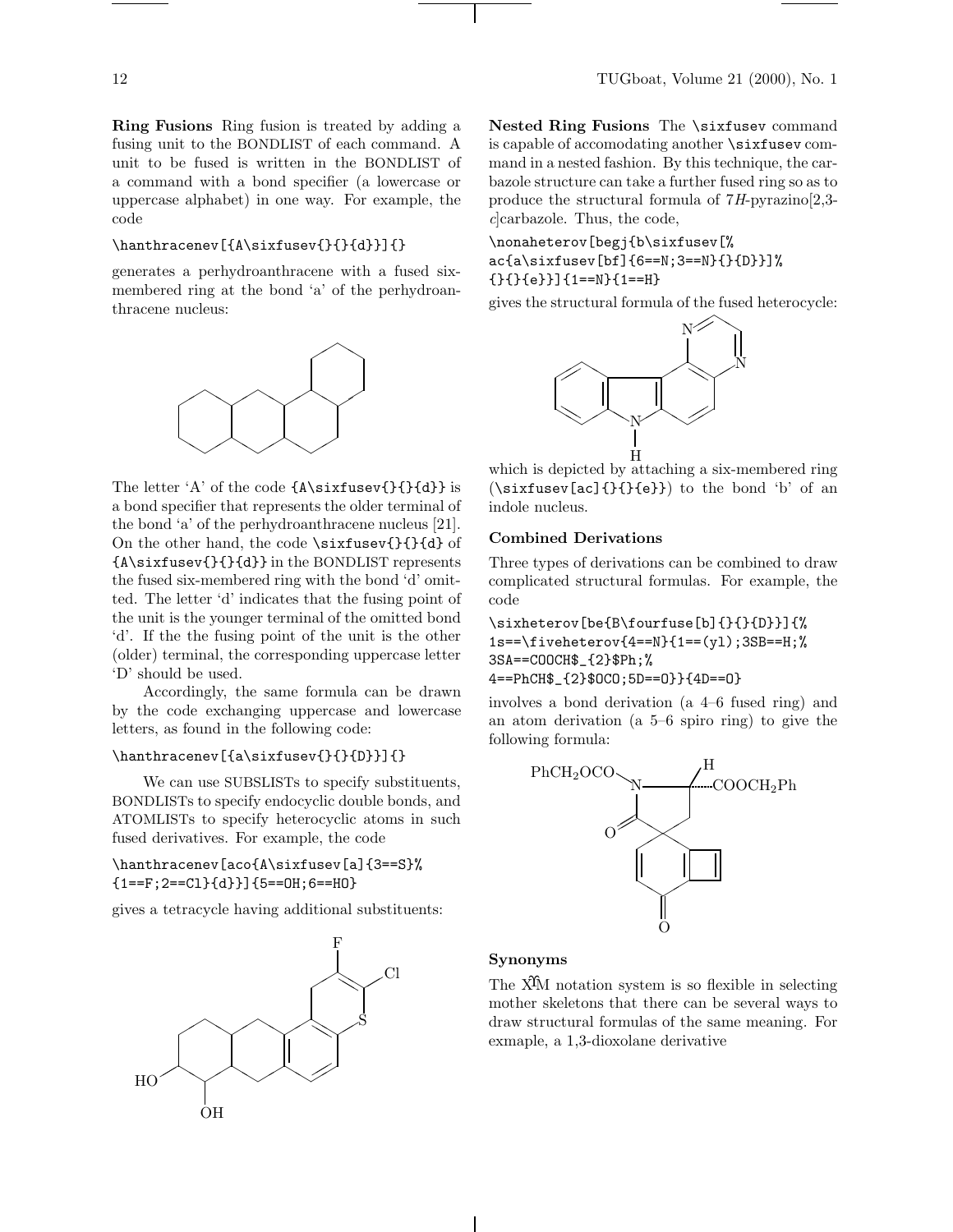![](_page_6_Figure_1.jpeg)

can be drawn by the code,

\fiveheterov{2==O;5==O;% 1s==\trimethylenei{}{3==(yl);% 1W==PhSO\$\_{2}\$;3W==R}}{}%

The same compound is also drawn by usual techniques as follows:

\fiveheterov{2==O;5==O}{% 1Sb==\dimethylenei%  ${\{\}}2==(y1);1W==PhS0$_{1}2$;1Sa==R}$ 

![](_page_6_Figure_6.jpeg)

\fiveheterov{2==O;5==O}{1G==\dimethylenei%  ${\{\}}2==(y1);1W==PhS0$_{1}2$;1F==R}$ 

![](_page_6_Picture_8.jpeg)

### **Conclusion**

XΥMTEX(version 2.00) is regarded as an implementation of the XΥM Notation, which is a linear notation for representing organic structures. The XΥM Notation is an extension of the previous X<sup>I</sup>MT<sub>EX</sub> command system (versions 1.00 and 1.01) and they are apparently akin to each other. However, they are conceptually different in that the former removes layout data by virtue of the newly introduced concepts of yl-function, substitution derivation, atom derivation, and bond derivation. Moreover, the X<sup>I</sup>M Markup Language (X<sup>I</sup>MML) has been developed as a markup language for representing organic structures. X<sup>T</sup>MML is translated into the X<sup>T</sup>M Notation, which, in turn, can be used to print out structural formulas by means of the new version of  $\widehat{X}$ MTFX.

# **References**

[1] Fujita S., "Typesetting structural formulas with the text formatter T<sub>E</sub>X/L<sup>AT</sup>EX<sup>"</sup>, *Comput. Chem.*, **18**, 109 (1994).

- [2] Fujita S., "X $\hat{M}$ T<sub>F</sub>X for Drawing Chemical Structural Formulas", *TUGboat* **16** (1), 80 (1995).
- [3] For the ChemTEX macros, see Haas R. T. & O'Kane K. C., *Comput. Chem.*, **11**, 251 (1987).
- [4] For drawing chemical formulas by T<sub>E</sub>X, see Ramek M., in Clark M. (ed), *TEX: Applications, Uses, Methods*, Ellis Horwood, London (1990), p. 277.
- [5] @Nifty achives, FTEX library No. 11, Item Nos. 201, 202, 204. For @Nifty achives, see http://www.nifty.ne.jp/fonum/fprint/ ftex/.
- [6] For CTAN, see http://tug.ctan.org/ tex-archive/macros/latex209/contrib/ xymtex/.
- [7] Lamport L., *LATEX: A Document Preparation System*, 2nd ed. for LAT<sub>E</sub>X 2<sub> $\epsilon$ </sub>, Addison-Wesley, Reading (1994). See also Lamport L., *LATEX: A Document Preparation System*, Addison-Wesley, Reading (1986).
- [8] Goossens M., Mittelbach F., & Samarin A., *The LATEX Companion*, Addison-Wesley, Reading (1994).
- [9] Goossens M., Rahtz S., & Mittelbach F., *The LATEX Graphics Companion*, Addison-Wesley Longman, Reading (1997).
- [10] @Nifty achives, FTEX library No. 11, Item Nos. 385, 386.
- [11] Fujita S., *XΥMTEX—Typesetting Chemical Structural Formulas*, Addison-Wesley, Tokyo (1997). The book title is abbreviated as "X<sup>T</sup>MT<sub>E</sub>Xbook" in the present article.
- [12] The basic items described in the  $\widehat{X}$ MT<sub>E</sub>Xbook are common and applied also in  $\widehat{X}$ MT<sub>EX</sub> version 2.00. Please refer to the  $\widehat{X}$ MTFXbook, when they are used without explanations in the on-line manual for version 2.00.
- [13] Fujita S., *Kagakusha-Seikagakusha no tame no LATEX (LATEX for Chemists and Biochemists)*, Tokyo Kagaku Dozin, Tokyo (1993).
- [14] IUPAC Organic Chemistry Division, Commission on Nomenclature of Organic Chemistry, *Nomenclature of Organic Chemistry, Sections A, B, C, D, E, F and H*, 4th ed., Pergamon, Oxford (1979).
- [15] IUPAC Organic Chemistry Division, Commission on Nomenclature of Organic Chemistry (III.1), *Guide to IUPAC Nomenclature of Organic Compounds. Recommendations 1993*, Blackwell, London (1993).